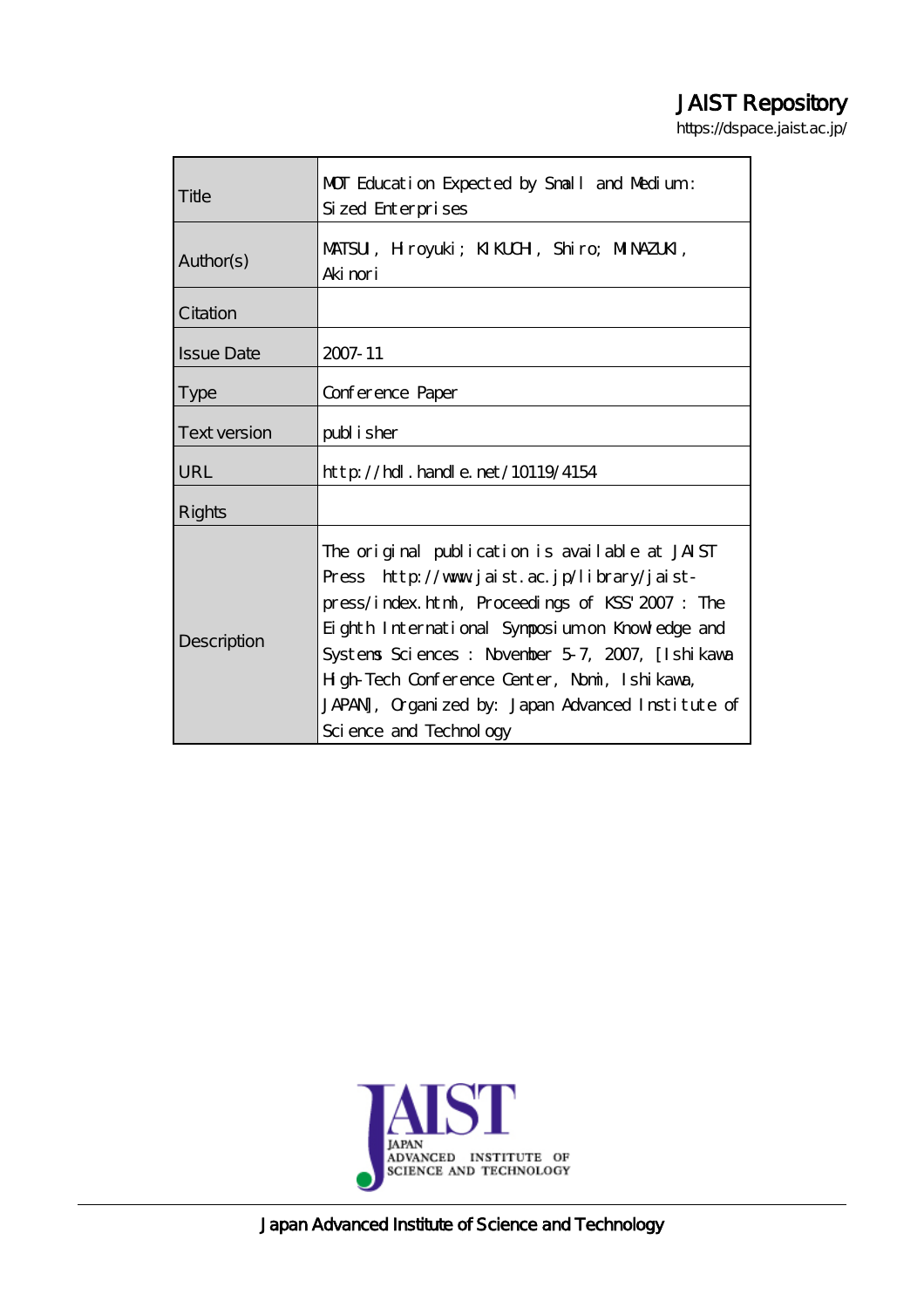## **MOT Education Expected by Small and Medium-Sized Enterprises**

**Hiroyuki MATSUI**† **Shiro KIKUCHI**‡\* **Akinori MINAZUKI**\*

†"SPEC" Corporation hmatsui@spec.jp ‡\*"SPEC" Corporation skikuchi@spec.jp

\*Kushiro Public University of Economics, School of Business Management minazuki@kushiro-pu.ac.jp

#### **Abstract**

In Japan, the 1990s are referred to as "the lost decade," during which companies could no longer expect sustainable growth in high-quality and mass production businesses through exclusive support of efficiency. Management approaches using technologies as competitive strength came to be desired, in addition to "MBA" education (human resource development of management executives that realizes corporate and project strategies).

The necessity for MOT education has also been drastically affected by the historical background, and transformed. "MOT" education has been increasingly attracting attention in Japan, which advocates herself as built on intellectual property, unlike the old days. In fact, MOT incorporates "information" and "technology" as important management components as well as management resources: "human, development, and financial resources." It emphasizes that using technology as a great corporate strategy is a subject leading to the future era. Since our foundation, we have provided to clients technology-development support and new technologies as an information industry. All together, we studied in 2005 and 2006 to Monotsukuri Management Practice School (MMPS) of the University of Electro-Communications for further contribution to our customers. The expectation for MOT education through this participation is discussed in this report.

**Keywords:** MOT, Knowledge management, Creative Human Resources, MBA, Knowledge leadership

#### **1 Subjects and Contents of the Lectures**

Lectures were given on every third Saturday for

one year, 12 times in all, by Tadao Sumi (Principal, Musashino Management School) and Toshiaki Takeuchi (Adjunct Professor, the University of Electro-Communications). Participants were 40 working adults and 5 undergraduate and graduate students. The curriculum was as follows.



- Lecture 1: Introduction to manufacturing management
- Lecture 2: Co-operation theory for SMEs (Small and Medium-sized Enterprises)
- Lecture 3: Establishment of intellectual foundation using the idea marathon approach, and idea strategy
- Lecture 4: Finance and accounting in enterprises
- Lecture 5: Business simulation
- Lecture 6: Organizational ability fully using IT
- Lecture 7: Factory management for increased benefit
- Lecture 8: Practical industry-university cooperation and intellectual property rights
- Lecture 9: Human resource management program for activating enterprises
- Lecture 10: Quality control and quality design
- Lecture 11: Practical product development and marketing
- Lecture 12: Presentation and symposium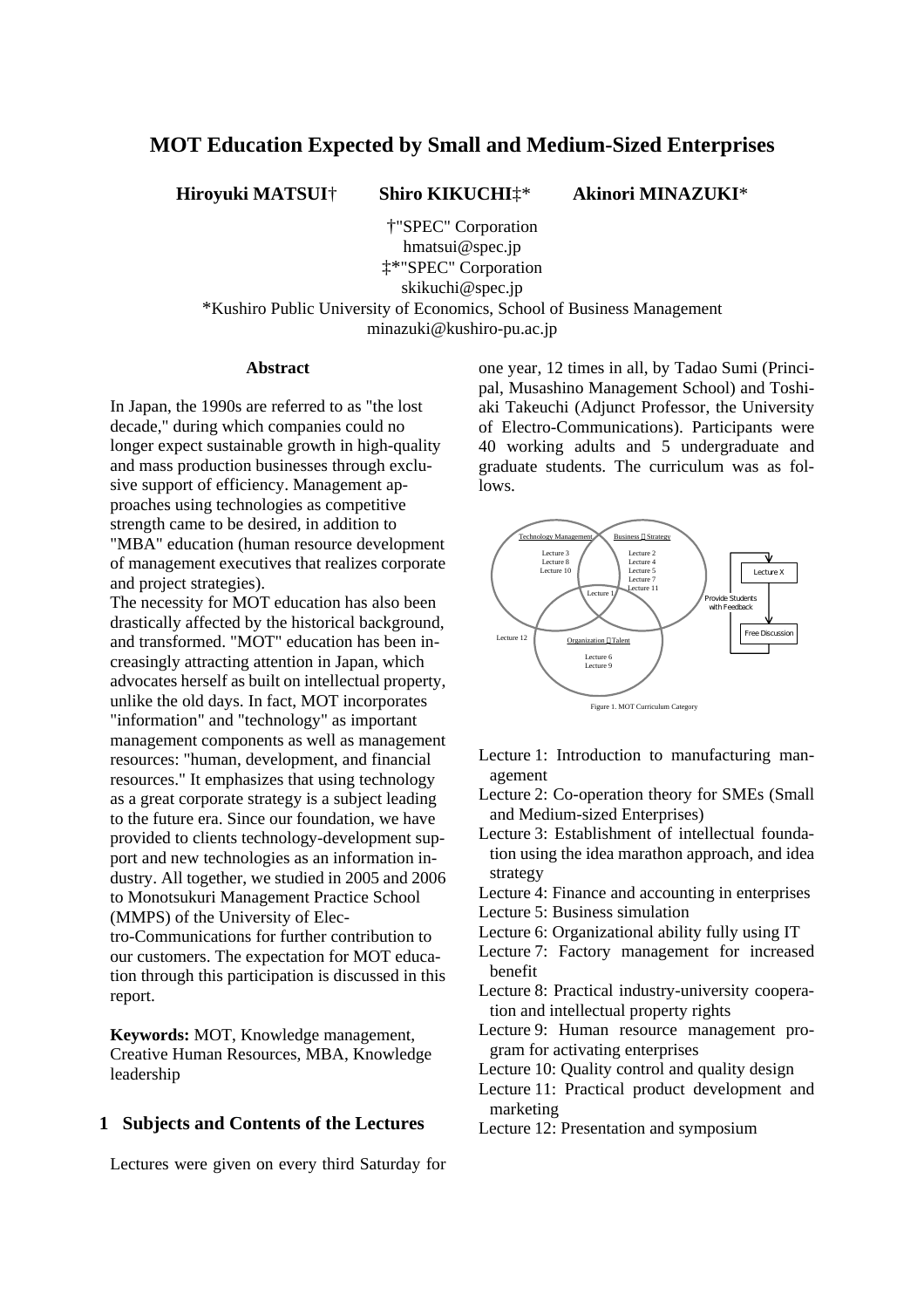The contents of lectures were condensed because of limited time, and set to an average level considering the level differences among participants. The most important subjects might be arbitrary gatherings after lectures and free discussion. However, it might take more time to lead such a discussion to the discovery of direct subjects of research.

#### **2 Situation Surrounding MOT Education**

#### **2.1 MOT Education Observed from the Information Industry**

The information industry is affected by the trend of investment reduction first related to economic slowdowns, although we can expect investment only at the end of economic recovery. A severe economic slowdown will limit investment only in direct investments in information technology (accounting systems at financial institutions), and reduce indirect investments in information technology (information systems at financial institutions) at once. On the other hand, investments in accounting systems connected with direct businesses are still expanding on economic recovery prospects, although investments in information technology for encouraging differenttiation among companies will be launched only at last.

Backbone engineers in information industries (with 5 to over 20 years of experience) are gen-

erally very poor at establishing personal connections and marketing. Even communication among engineers who have been involved in the same development is often conducted only passively and hesitantly. Once one development campaign is completed, even engineers who have shared pleasure, pain, and awareness of the problems as comrades will not usually deepen their fellowship further.



Figure2. Self-Expression in a Business Culture

They know they are not good at communication. Furthermore, some make the excuse that they are in an environment where technical innovation is very rapid, and they are too busy getting accustomed to it. Engineers tend to advance development silently and become unwilling to communicate with others. Consequently, a business culture of very unskilled self-expression is formed.



Figure 3. MOT Effective 4 Wheels Drive System

The core of the MOT is a new effective approach to the solution from the long-standing problem. We show the MOT effective 4 Wheels Drive system.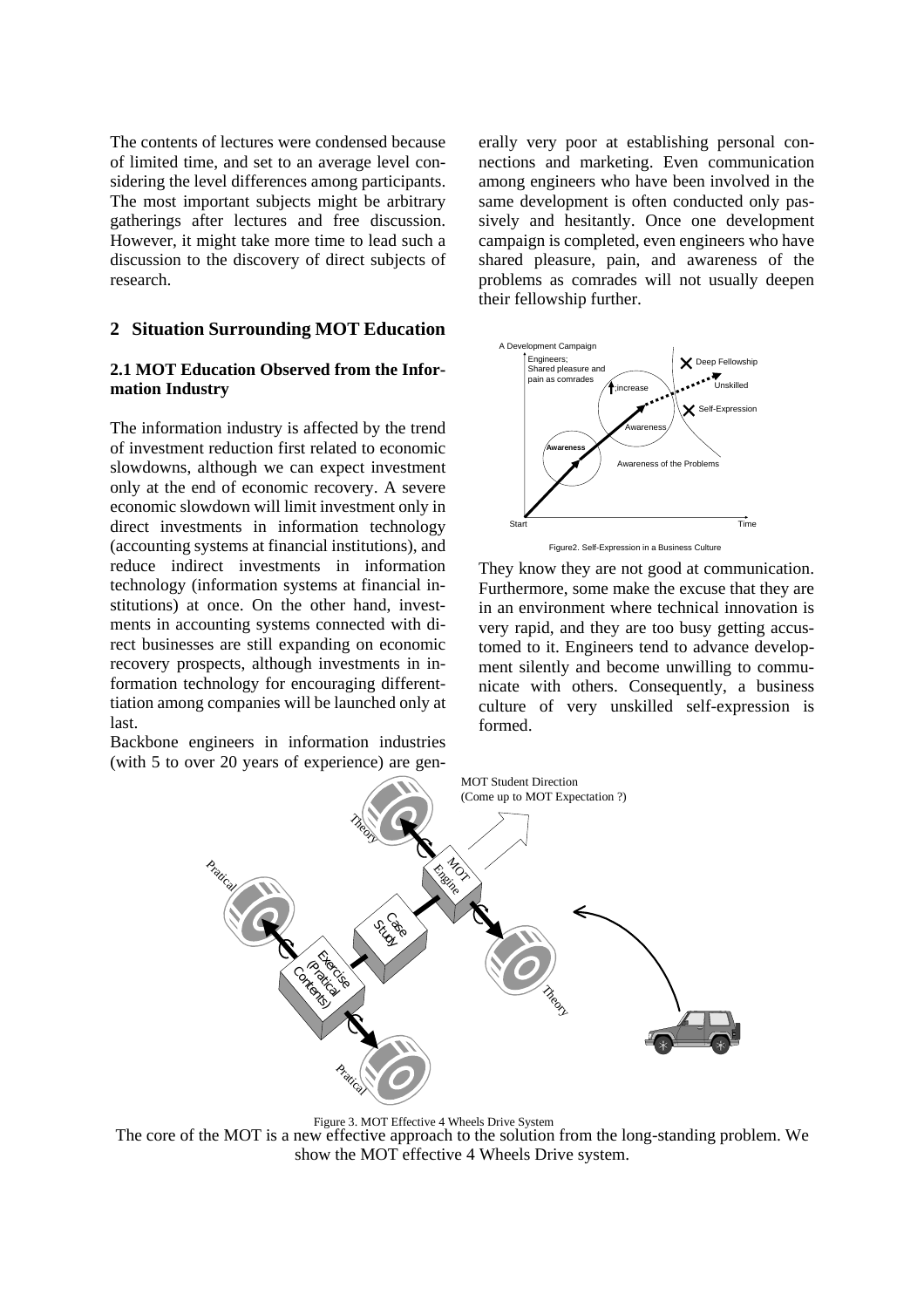Participants to the MOT program in the University of Electro-Communications have gathered expecting "contents which are practically and truly helpful to the management of SMEs using technologies as a core."

 Many ASPs and software produced by the information industry have become commodities. Nevertheless, that phenomenon has not ignited a motion among participating enterprises in MOT education to tie up with software houses or system integrators intentionally. Although it is up to participants after all, neither industry-university cooperation nor inter-enterprise cooperation can be expected to occur through education.

## **2.2 MOT Education Observed from the University Vantage**

For Japan, which aspires to be a technology-oriented nation, students' dislike of science is an issue of concern. A capacity disparity will become remarkable after 2007; the declining birth rate is very serious as well. Intensified survival competition among universities is not a provincial issue any longer. The consolidation and integration of unpopular engineering departments has been accelerated. The merit of earning graduate degrees has also faded. Moreover, foreign students have come to constitute a large fraction of graduate students. Universities are exposed to such severe circumstances. Naturally, universities cannot cope without forming some intention of increasing student enrollments to include working adults. Admission to graduate schools will similarly not be encouraged unless the status of doctoral course graduates is improved.

It is necessary to promote industry (enterprise)-university cooperation. Furthermore, it is essential for universities to take measures to call back working adults as part of lifelong education. The support of engineers' career design, the fostering of specialists, and the cultivation of engineers who are creative and can tackle manufacturing issues might be candidates as introductory courses of MOT education for fostering technology-major executives in cooperation with enterprises.



The MOT courses were originally established as independent graduate schools by the initiative of the Japanese Ministry of Economy, Trade and Industry. Now they must confront a daunting barrier. It might be necessary to reexamine their significance at primary establishment. Whereas business schools of MBA education were founded for the purpose of fostering business leaders, executives––so-called business leaders––are neither engineers nor administrators, but are instead independent professionals of management. The MOT education for fostering executives' understanding of technologies or technology-major executives does not necessarily have significance if one stands on this idea. Although the curriculum of business schools has included few technical contents so far, the significance of innovation has recently been revisited and technical contents have been increased. It is proof of increased understanding that technical approaches have become increasingly necessary as a result of the reconsidered impact of innovation to management.

## **3 Present State of MOT Education 3.1 MOT Education Desired by the Information Industry**

One must first overcome a competition of technical capabilities (competition to acquire the latest technical capabilities) before discussing technology management in the information industry. Project managers like SEs (System Engineers) must also brush up business skills. A project manager must distribute limited management resources (human, development, financial, information, and technology resources) effectively for clients, and must implement project man-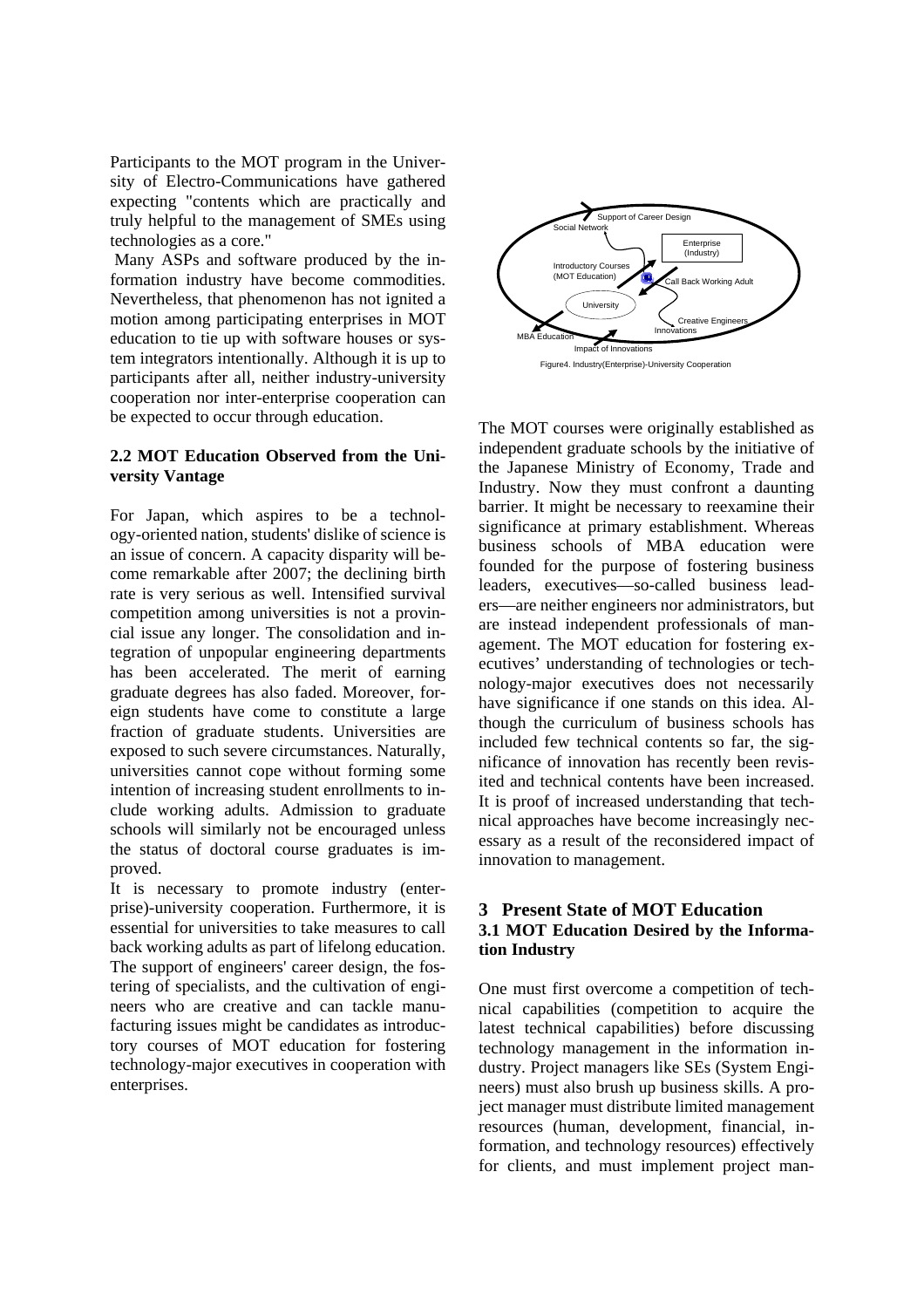agement successfully. Improving the quality of business skills will be an important key that divides the rise and fall of an enterprise. Enterprises that are obliged to decline often cannot accommodate changing circumstances.



Now it seems that everybody has noticed that no upcoming era can be created by the conventional catch-up type management. Bringing up MOT professionals is not necessarily reflecting this, although it is a subject appearing in university curriculum. Subjects highlighted in these several years are represented by the Project Management Office (PMO) including schedule control, quality control, and progress management. Project strategy theory is its advanced form. Many Japanese technologies, not limited to information industry-related technologies, such as manufacturing techniques, material technologies, and electronic devices, are considered to be comparable to those of the U.S. In some fields, such as biotechnology, software, communications, and medical technology, however, Japanese technologies are clearly lagging in strength. The background of this phenomenon might be the degradation of technology management capabilities. Improvement in technology management capabilities is exactly the well-spring of upcoming creativity.

## **3.2 Is MOT Education Alone Capable of Fostering Value-Creative Human Resources?**

The author doubts it: the basis of management must be human. It is common to fostering education overall by which a human exists right in the center. Improvement of human capabilities is requested simultaneously in fostering of technology management capabilities, as well as reflecting technical capabilities to management. Japan escaped from the no-way-out feeling of "the lost decade" through knowledge leadership supported with human capabilities.



Nothing but measures to exercise leadership, clarify management resources, and improve project processes encourages the creativity of corporate value. Because of co-creation, corporate value can at last represent stakeholder value, collective strength, and the spirit of an enterprise. Fostering of value creativity is, after all, derived from strong leadership, which is also a goal of MBA education.

Japan is quite behind Western countries in respect of leadership. One must catch up in leadership capabilities first, before learning value creativity. "Visualization" is essential as a procedure to discern the outcome of practices of MOT education. An enterprise must establish a common recognition of innovation, that is, "what it wants to be, and what it wants to become", in practicing MOT education therein. This requires reversion to limited management resources, and continued analysis of the progress of innovation illustratively. Although it takes considerable time for large enterprises to make big decisions, its implementation might be possible with affordable management resources. SMEs should utilize sufficient MOT education, such as MBA education, to take risks for their survival. SMEs must challenge always boosting creativity and imaginative power, and finding certain goals, while continuously envisioning what they should become.

#### **3.3 Limit of Incomplete MOT Education**

Education in Japan has encountered an important turning point. Surely professional graduate schools, such as MBA and MOT, were born of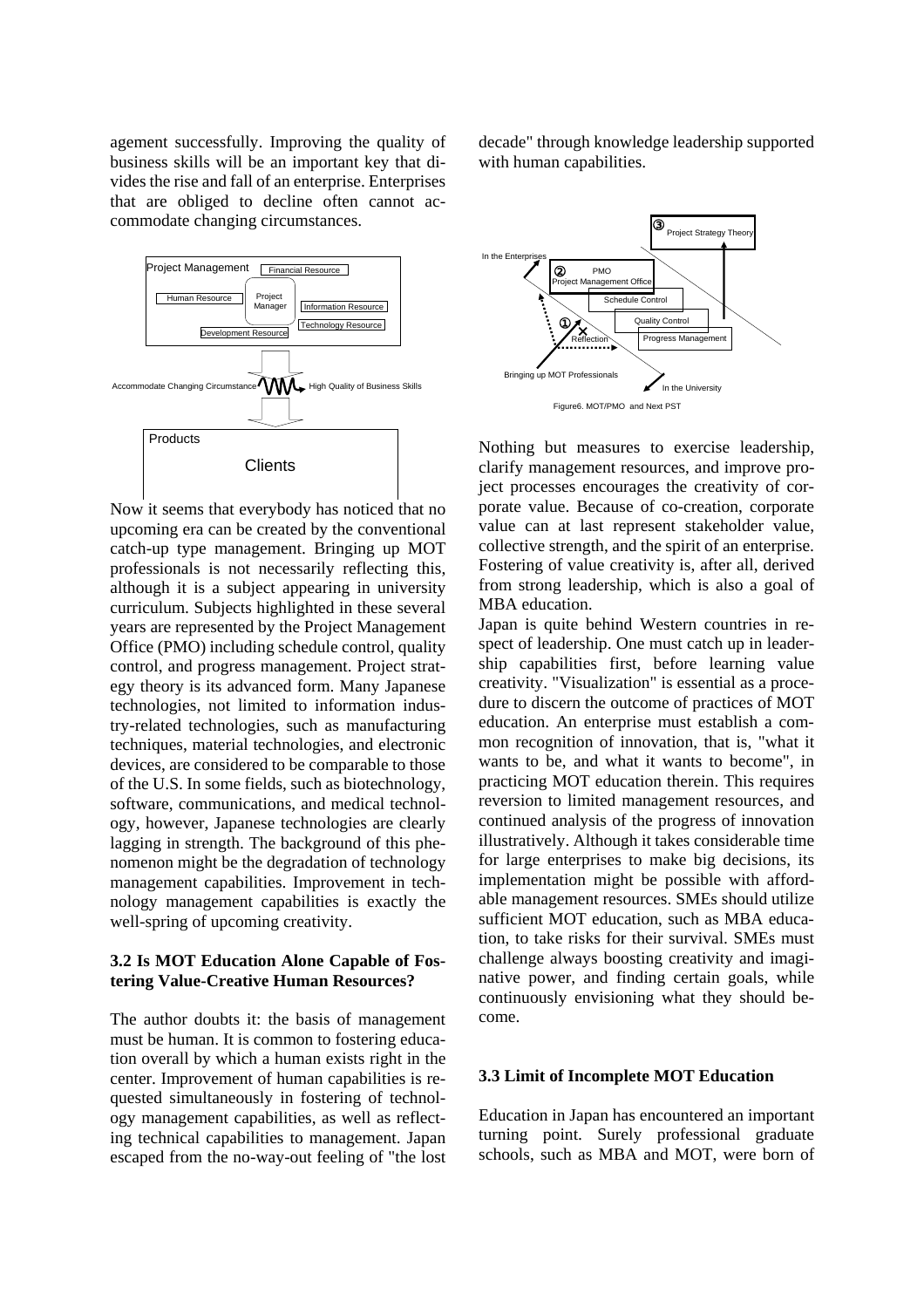social demands. However, it is hard to say that sufficient conclusive discussion related to their educational contents has been carried out. Requisite credits for MBA and MOT courses in Japan are only 30–40, just 1/3 or 1/4 of those required in the U.S. Although enterprises might appreciate such pro forma education at first, they might not give it high regard with respect to its substantial effects that they expect because a huge gap separates the MOT education that enterprises desire and the MOT curriculum provided by universities.



It is unlikely that only 12 lectures costing as low as 120,000 yen for attendance will provide a magnificent effect even for selected personnel to advance industry-university co-operation. It is understandable that they must strive repeatedly to improve. However, SMEs cannot send their personnel endlessly to lectures while neglecting their workplace tasks. Even such selected personnel of SMEs can spare less than one month each year. Therefore, it is questionable whether MOT education that assures the continuity of lecture subjects and engenders the development of products or goods can be prepared during times when rapid development is sought. On the other hand, universities will not award a degree for education of less than one month per year. Their requisite must be at least two months per year for three years, i.e. six months in all. Consequently, it is clear that the demands of enterprises differ from the conditions of universities.

In conclusion, a double-featured education, for improvement in technology management capabilities and human capabilities supporting it, is essential. Short-time MOT education cannot anticipate product development that responds to direct innovation. The SMEs that gather for MOT

education will not assume that they can get important information for definite innovation, either. Cross-industrial association and industry-university cooperation will become necessary for spreading out their networks.

Then, what on earth is requisite of a MOT educational curriculum? What can be agreed upon by both enterprises and universities? It is evident that enterprises cannot compete in the world using only conventional technical capabilities in the future. The "How"-type problem-solving approach, which prevailed in the high-quality and mass production era, cannot respond to future globalization. Fostering of creative human resources with enhanced technology management capabilities should be requested. Such people can apply the "What"-type problem-solving approach of social needs. Curriculum organization along this concept will be requested. The author, for one, believes that today's MOT programs remain far from addressing this demand.



Figure7. Huge gap of the Enterprises-University Co-operation

## **4 Possibility of MOT Education – Education for Fostering Business Leaders**

As an extreme case, MOT can be included in an MBA. In addition, MOT and MBA should not be considered as being of two opposite extremes. Fostering of professional executives is an essential issue for Japanese enterprises to remain undefeated in globalization. For that reason, MOT education should not be limited merely to enhancement of technology management capabilities. Business skills necessary for professional executives are software technologies depending on humans. An increasing number of faculty members of the University of Electro-Communications are from industry. Flexible